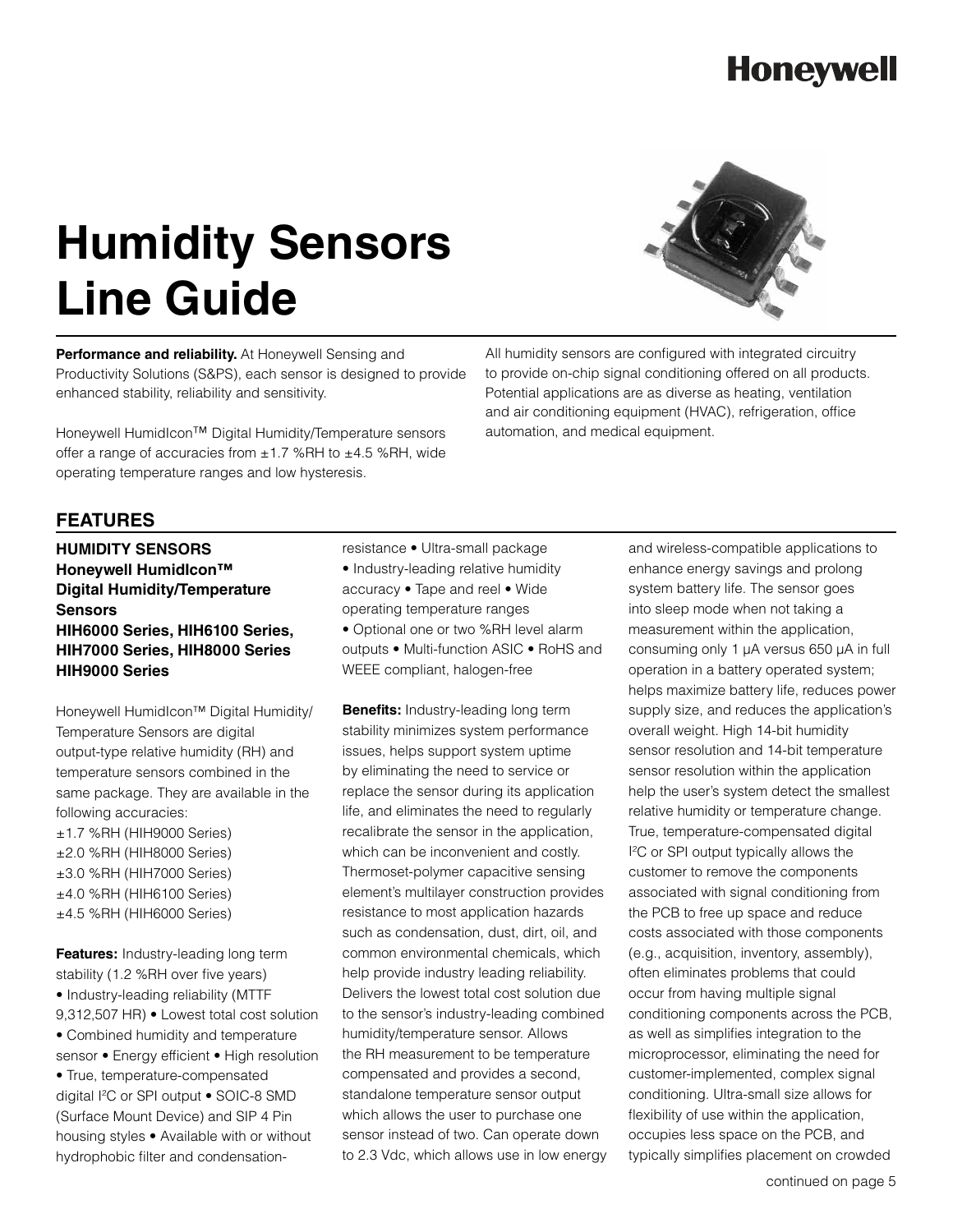## **Humidity Sensors Line Guide**

**Humidity Sensors**

#### **Highly viable humidity sensing solutions.**

And every Honeywell S&PS sensor contains something no other supplier can offer: Honeywell engineering and expertise. This means an unparalleled feature and benefit set: A capacitive sensing die set in thermoset polymers interacts with platinum electrodes. Lasertrimmed sensors designed to offer stable, low-drift performance and enhanced accuracy with calibration. Absorption-based humidity sensors provide both temperature and %RH. Packages are chemically resistant and operate in wide temperature ranges — performing in most harsh environments.

Most importantly, Honeywell S&PS's legendary engineering expertise, proven product dependability, global reach and support and superior technical support deliver the most critical advantage of all: reliable quality products for a lower total cost of ownership.

| <u>Hammary Ochoolo</u>             | <b>XLIX</b> - XXXX                                                                              |                                        |
|------------------------------------|-------------------------------------------------------------------------------------------------|----------------------------------------|
|                                    | Honeywell Humidlcon™<br>HIH6000 Series                                                          | Honeywell Humidlcon™<br>HIH6100 Series |
| <b>Description</b>                 | digital output-type relative humidity (RH) and temperature sensors combined in the same package |                                        |
| <b>Humidity accuracy</b>           | $±4.5$ %RH typ.                                                                                 | $±4.0$ %RH typ.                        |
| <b>Temperature accuracy (BFSL)</b> | $\pm 0.5$ °C                                                                                    | $\pm 0.5$ °C                           |
| <b>Operating temperature range</b> | -40 °C to 100 °C [-40 °F to 212 °F]                                                             | -25 °C to 85 °C [-13 °F to 185 °F]     |
| <b>Hysteresis</b>                  |                                                                                                 |                                        |
| <b>Output</b>                      | ${}^{12}C$ or SPI                                                                               | ${}^{12}C$ or SPI                      |
| Package type                       | SIP 4 Pin or SOIC-8 SMD                                                                         | SIP 4 Pin or SOIC-8 SMD                |
| <b>Response time</b>               | 6 s typ. in 20 l/min airflow                                                                    | 6 s typ. in 20 l/min airflow           |
| Long-term stability                | $±1.2$ %RH for five years                                                                       | $±1.2$ %RH for five years              |
| <b>Operating humidity range</b>    | 0 %RH to 100 %RH                                                                                | 0 %RH to 100 %RH                       |
| <b>Compensated humidity range</b>  | 20 %RH to 80 %RH                                                                                | 10 %RH to 90 %RH                       |
| <b>Moisture filter</b>             | yes (some listings)                                                                             | yes (some listings)                    |
| <b>Voltage supply</b>              | 3.3 Vdc typ.                                                                                    | 3.3 Vdc typ.                           |

| <b>Humidity Sensors</b>              |                                                       |                                                              |
|--------------------------------------|-------------------------------------------------------|--------------------------------------------------------------|
|                                      | <b>HIH-5030/5031 Series</b>                           | HIH-4000 Series                                              |
| <b>Description</b>                   | covered, filtered or unfiltered integrated<br>circuit | integrated circuit                                           |
| <b>Output</b>                        | analog voltage                                        | analog voltage                                               |
| Package type                         | surface mount                                         | SIP (2,54 mm [0.100 in] or<br>1,27 mm [0.050 in] lead pitch) |
| <b>Response time</b>                 | 5 s typ. 1/e in slow moving air                       | 5 s typ. 1/e in slow moving air                              |
| Long-term stability                  | 1.2 %RH for five years;<br>0.25 %RH each year         | 1.2 %RH for five years;<br>0.25 %RH each year                |
| <b>Operating temperature range</b>   | -40 °C to 85 °C [-40 °F to 185 °F]                    | -40 °C to 85 °C [-40 °F to 185 °F]                           |
| <b>Operating humidity range</b>      | 0 %RH to 100 %RH                                      | 0 %RH to 100 %RH                                             |
| <b>Moisture/dust filter</b>          | yes (some listings)                                   | n <sub>0</sub>                                               |
| Cover/case                           | yes                                                   | n <sub>0</sub>                                               |
| <b>Calibration and data printout</b> | n <sub>0</sub>                                        | yes (some listings)                                          |
| Accuracy                             | $±3$ %RH                                              | $±3.5$ %RH                                                   |
| <b>Voltage supply</b>                | 2.7 Vdc to 5.5 Vdc                                    | 4 Vdc to 5.8 Vdc                                             |





a A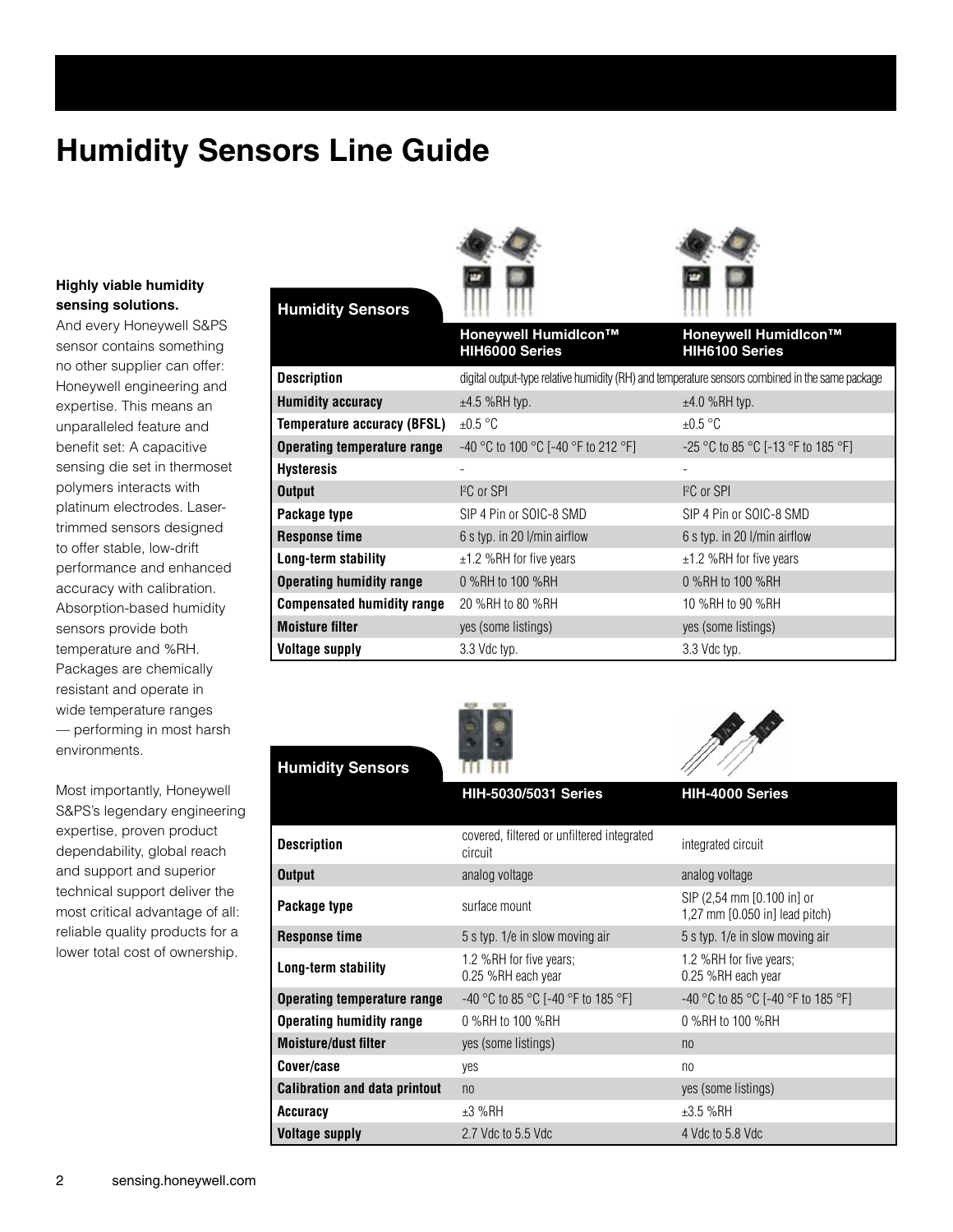# **Honeywell**



**Humidity Sensors**





|                                    | Honeywell Humidlcon™<br><b>HIH7000 Series</b>                                                   | Honeywell Humidlcon™<br><b>HIH8000 Series</b> | Honeywell Humidlcon™<br><b>HIH9000 Series</b> |
|------------------------------------|-------------------------------------------------------------------------------------------------|-----------------------------------------------|-----------------------------------------------|
| <b>Description</b>                 | digital output-type relative humidity (RH) and temperature sensors combined in the same package |                                               |                                               |
| <b>Humidity accuracy</b>           | $\pm 3.0$ %RH typ.                                                                              | $\pm 2.0$ %RH typ.                            | $±1.7$ %RH typ.                               |
| <b>Temperature accuracy (BFSL)</b> | $\pm 0.5$ °C                                                                                    | $\pm 0.5$ °C                                  | $\pm 0.3$ °C                                  |
| <b>Operating temperature range</b> | -40 °C to 100 °C [-40 °F to 212 °F]                                                             | -40 °C to 125 °C [-40 °F to 257 °F]           | $-40$ °C to 125 °C [-40 °F to 257 °F]         |
| <b>Hysteresis</b>                  |                                                                                                 |                                               | $±1.0$ %RH                                    |
| <b>Output</b>                      | ${}^{12}C$ or SPI                                                                               | ${}^{12}C$ or SPI                             | ${}^{12}C$ or SPI                             |
| Package type                       | SIP 4 Pin or SOIC-8 SMD                                                                         | SIP 4 Pin or SOIC-8 SMD                       | SIP 4 Pin or SOIC-8 SMD                       |
| <b>Response time</b>               | 6 s typ. 20 l/min airflow                                                                       | 6 s typ. 20 l/min airflow                     | 30 s max. 1/e slow moving air                 |
| Long-term stability                | $±1.2$ %RH for five years                                                                       | $\pm$ 1.2 %RH for five years                  | $±1.2$ %RH for five years                     |
| <b>Operating humidity range</b>    | 0 %RH to 100 %RH                                                                                | 0 %RH to 100 %RH                              | 0 %RH to 100 %RH                              |
| <b>Compensated humidity range</b>  | 20 %RH to 80 %RH                                                                                | 10 %RH to 90 %RH                              | 10 %RH to 90 %RH                              |
| <b>Moisture filter</b>             | yes (some listings)                                                                             | yes (some listings)                           | yes (some listings)                           |
| <b>Voltage supply</b>              | 3.3 Vdc typ.                                                                                    | 3.3 Vdc typ.                                  | 3.3 Vdc typ.                                  |





| <b>Humidity Sensors</b>              |                                                                    |                                                    |
|--------------------------------------|--------------------------------------------------------------------|----------------------------------------------------|
|                                      | <b>HHIH-4010/4020/4021 Series</b>                                  | <b>HIH-4030/4031 Series</b>                        |
|                                      |                                                                    |                                                    |
| <b>Description</b>                   | covered or uncovered, filtered or unfiltered<br>integrated circuit | covered, filtered or unfiltered integrated circuit |
| <b>Output</b>                        | analog voltage                                                     | analog voltage                                     |
| Package type                         | SIP (2,54 mm [0.100 in] or<br>1,27 mm [0.050 in] lead pitch)       | surface mount                                      |
| <b>Response time</b>                 | 5 s typ. 1/e in slow moving air                                    | 5 s typ. 1/e in slow moving air                    |
| Long-term stability                  | 1.2 %RH for five years;<br>0.25 %RH each year                      | 1.2 %RH for five years;<br>0.25 %RH each year      |
| <b>Operating temperature range</b>   | $-40$ °C to 85 °C [-40 °F to 185 °F]                               | -40 °C to 85 °C [-40 °F to 185 °F]                 |
| <b>Operating humidity range</b>      | 0 %RH to 100 %RH                                                   | 0 %RH to 100 %RH                                   |
| <b>Moisture/dust filter</b>          | yes (some listings)                                                | yes (some listings)                                |
| Cover/case                           | yes (some listings)                                                | yes                                                |
| <b>Calibration and data printout</b> | yes (some listings)                                                | yes (some listings)                                |
| Accuracy                             | $±3.5$ %RH                                                         | $±3.5$ %RH                                         |
| <b>Voltage supply</b>                | 4 Vdc to 5.8 Vdc                                                   | 4 Vdc to 5.8 Vdc                                   |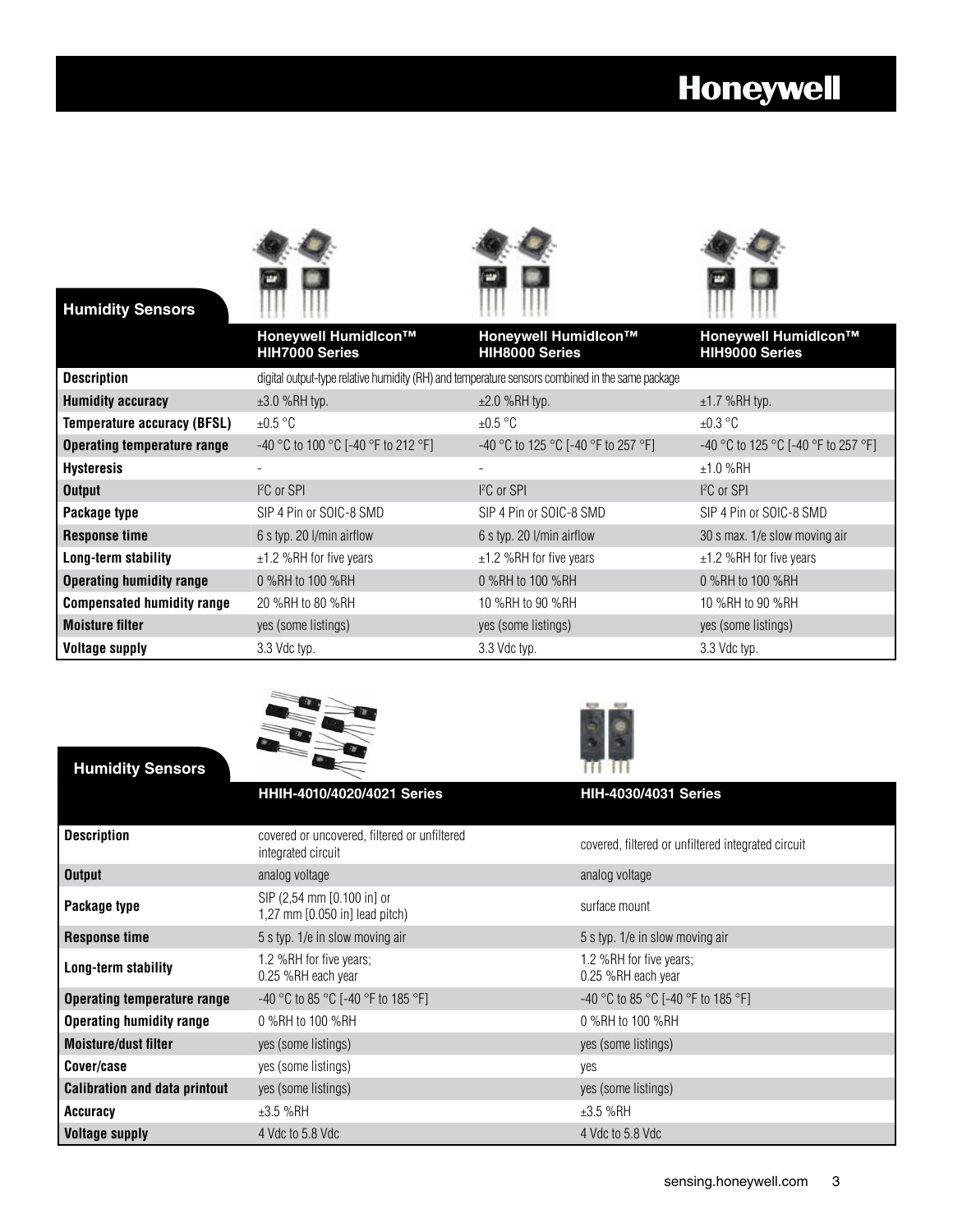# **Honeywell**





| <b>Humidity Sensors</b>              | $\left( \frac{1}{2} \right)$                                   |                                               |
|--------------------------------------|----------------------------------------------------------------|-----------------------------------------------|
|                                      | <b>HIH-4602-A, C</b>                                           | HIH-4602-L, L-CP                              |
| <b>Description</b>                   | monolithic IC with integral thermistor or precision RTD        | integrated circuit                            |
| <b>Output</b>                        | analog voltage (for humidity),<br>resistance (for temperature) | analog voltage                                |
| Package type                         | $T0-5$ can                                                     | slotted TO-5 can                              |
| <b>Response time</b>                 | 50 s typ. 1/e in slow moving air                               | 30 s typ. 1/e in slow moving air              |
| Long-term stability                  | 1.2 %RH for five years;<br>0.25 %RH each year                  | 1.2 %RH for five years;<br>0.25 %RH each year |
| <b>Operating temperature range</b>   | $-40$ °C to 85 °C [-40 °F to 185 °F]                           | $-40$ °C to 85 °C [-40 °F to 185 °F]          |
| <b>Operating humidity range</b>      | 0 %RH to 100 %RH                                               | 0 %RH to 100 %RH                              |
| <b>Moisture/dust filter</b>          | yes (some listings)                                            | n <sub>0</sub>                                |
| Cover/case                           | yes                                                            | yes                                           |
| <b>Calibration and data printout</b> | yes (some listings)                                            | yes (some listings)                           |
| Accuracy                             | $±3.5$ %RH                                                     | $±3.5$ %RH                                    |
| <b>Voltage supply</b>                | 4 Vdc to 5.8 Vdc                                               | 4 Vdc to 5.8 Vdc                              |



| <b>Humidity Sensors Used in</b>                             |                                                                                                                                                                    |
|-------------------------------------------------------------|--------------------------------------------------------------------------------------------------------------------------------------------------------------------|
| <b>Wall Mount Transducers</b><br>(Asia-Pacific Region Only) | <b>SCT Series</b>                                                                                                                                                  |
| <b>Description</b>                                          | humidity and temperature wall mount transducer using Honeywell Humidlcon™ humidity/temperature sensor                                                              |
| Humidity measurement range                                  | 0 % RH to 100 %RH non-condensation                                                                                                                                 |
| <b>Humidity accuracy</b>                                    | $\pm$ 4 %RH (25 °C [77 °F], 10 %RH to 90 %RH)<br>$\pm$ 5 %RH (5 °C to 50 °C [41 °F to 122 °F], 10 %RH to 90 %RH)                                                   |
| Temperature measurement range                               | $-5$ °C to 55 °C [13 °F to 131 °F]<br>0 °C to 70 °C [32 °F to 158 °F]<br>$-25$ °C to 60 °C [-13 °F to 140 °F]                                                      |
| Temperature accuracy                                        | $\pm 0.5$ °C, $\pm 0.3$ °C, $\pm 0.2$ °C, or $\pm 1$ °C (depending on type of internal sensor used)                                                                |
| Long term drift                                             | $\pm 0.05$ %RH typ. and $\pm 1.2$ %RH max. at 50 %RH for 5 years stability                                                                                         |
| Operating temperature range                                 | -20 °C to 70 °C [-4 °F to 158 °F] (units with LDC display)<br>-25 °C to 85 °C [-13 °F to 185 °F] (units without LDC display)                                       |
| <b>Voltage supply</b>                                       | 24 Vdc $\pm$ 10%, 50 mA max. (units with 4 mA to 20 mA output)<br>18 Vdc to 40 Vdc, 15 mA max. or 24 Vac ±15%, 50/60 Hz, 50 mA max (units with 0 V to 10 V output) |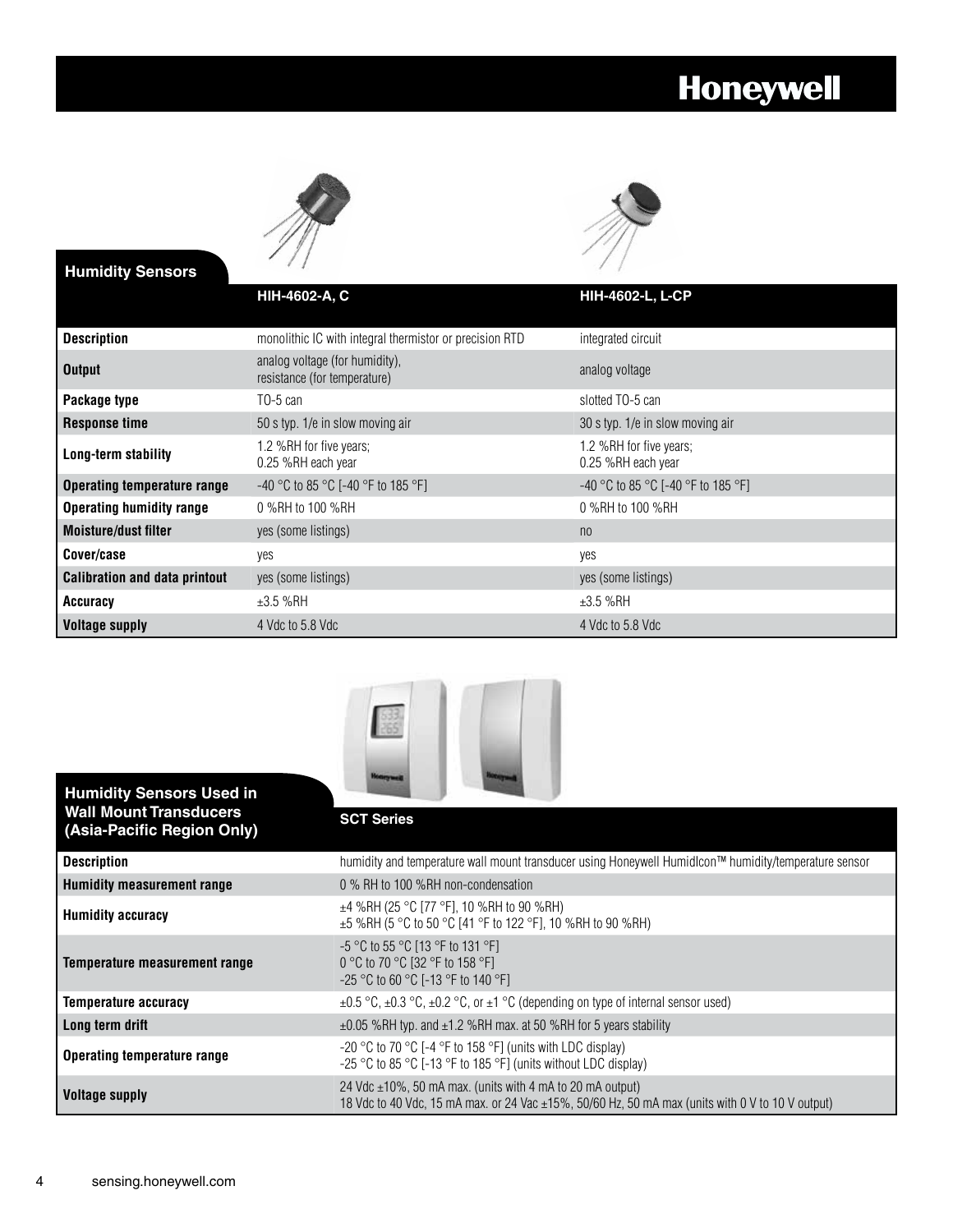PCBs or in small devices; industry standard design simplifies design-in. hydrophobic filter allows for use in many condensing environments. Tape and reel allows for use in high volume, automated pick-and-place manufacturing, eliminating lead misalignment to the PCB and helping the customer to reduce manufacturing costs. Wide operating temperature ranges allow for use in many applications. Optional one or two %RH level alarm outputs provide the ability to monitor whether the RH level has exceeded or fallen below pre-determined and critical levels within the application. Multifunction ASIC delivers flexibility within the application by lowering or eliminating the risk and cost of OEM calibration. May be used in such potential industrial applications as HVAC/R, air compressors, weather stations, telecom cabinets, incubators/microenvironments and in such potential medical apps such as respiratory therapy, incubators/microenvironments.

#### **HIH-5030/5031 Series.**

**Features:** Surface mount package • Voltage output • Operates at 2.7 Vdc to 5.5 Vdc • Laser-trimmed • Accurate, fast response • Molded thermoset plastic housing • Designed to be chemically resistant • Tape and reel • Accuracy of  $±3$  %RH

**Benefits:** Instrumentation-quality sensing performance in a competitively priced, solderable surface mount device. Multilayer construction designed to provide enhanced resistance to wetting, dust, dirt, oils, and common environmental chemicals. Low current draw often ideal in most low drain, battery operated systems. Tight sensor interchangeability reduces or eliminates OEM production calibration costs. Tape and reel for high volume applications (optional). Available covered, filtered/unfiltered for application flexibility in high volume OEM condensing environments such as battery-powered systems, air compressors, HVAC, refrigeration, medical, office automation, telecommunications equipment, and weather meteorology equipment.

#### **HIH-4000 Series.**

**Features:** Voltage output • Near linear voltage output vs %RH • Laser-trimmed • Accurate, fast response • Molded thermoset plastic housing • Chemically resistant • Accuracy of ±3.5 %RH • Voltage supply of 4 Vdc to 5.8 Vdc

**Benefits:** Instrumentation-quality RH sensing performance in a competitively priced, solderable SIP. Multilayer construction designed to provide excellent resistance to wetting, dust, dirt, oils and common environmental chemicals. Laser trimmed for stable, low drift performance (optional). Factory calibration data provides individually matched downstream electronics and accuracy.

#### **HIH-4010/4020/4021 Series.**

**Features:** Voltage output • Near linear voltage output vs %RH • Laser-trimmed • Accurate, fast response • Molded thermoset plastic housing • Designed to be chemically resistant • Accuracy of ±3.5 %RH • Voltage supply of 4 Vdc to 5.8 Vdc

**Benefits:** Instrumentation-quality RH sensing performance in a competitively priced, solderable packages. Multilayer construction provides enhanced resistance to wetting, dust, dirt, oils and common environmental chemicals. Laser trimmed for stable, low drift performance. Factory calibration data designed to provide individually matched downstream electronics and accuracy (available on all voltage output models). Available covered/ uncovered and filtered/unfiltered for application flexibility in high volume OEM condensing environments such as HVAC, refrigeration, medical, office automation, and telecommunications equipment.

#### **HIH-4030/4031 Series.**

**Features:** Surface mount package • Voltage output • Near linear voltage output vs %RH • Laser-trimmed • Accurate, fast response • Molded thermoset plastic housing • Designed to be chemically resistant • Tape and reel • Accuracy of ±3.5 %RH • Voltage supply of 4 Vdc to 5.8 Vdc

**Benefits:** Instrumentation-quality sensing performance in a competitively priced, solderable surface mount device. Multilayer construction designed to provide enhanced resistance to wetting, dust, dirt, oils, and common environmental chemicals. Low current draw often ideal in most low drain, battery operated systems. Tight sensor interchangeability reduces or eliminates OEM production calibration costs. Tape and reel for high volume applications (optional). Factory calibration data designed to provide individually matched downstream electronics and accuracy. Available covered, filtered/ unfiltered for application flexibility in high volume OEM condensing environments such as HVAC, refrigeration, medical, office automation, and telecommunications equipment.

#### **HIH-4602 A, C Series.**

**Features: Humidity and temperature** sensing in one package • Near linear voltage output vs %RH • Laser-trimmed • Accurate, fast response • Designed to be chemically resistant • Built-in static protection • Accuracy of ±3.5 %RH

- Voltage supply of 4 Vdc to 5.8 Vdc
- Stable, low drift performance TO-5 can

**Benefits:** Combine both relative humidity and temperature sensing for measuring dew point and other absolute moisture terms. Can-type housing designed to provide quick response while still maintaining robustness of enclosed component. Factory calibration data designed to provide individually matched downstream electronics and accuracy, standard. Laser trimmed for stable, low drift performance in potential applications such as HVAC, refrigeration, medical, office automation, telecommunications and meterology equipment.

#### **HIH-4602-L, L-CP Series.**

**Features:** Voltage output • Near linear voltage output vs %RH • Laser-trimmed • Accurate, fast response • Designed to be chemically resistant • Built-in static protection • Accuracy of ±3.5 %RH • Voltage supply of 4 Vdc to 5.8 Vdc

• Stable, low drift performance • Slotted TO-5 can